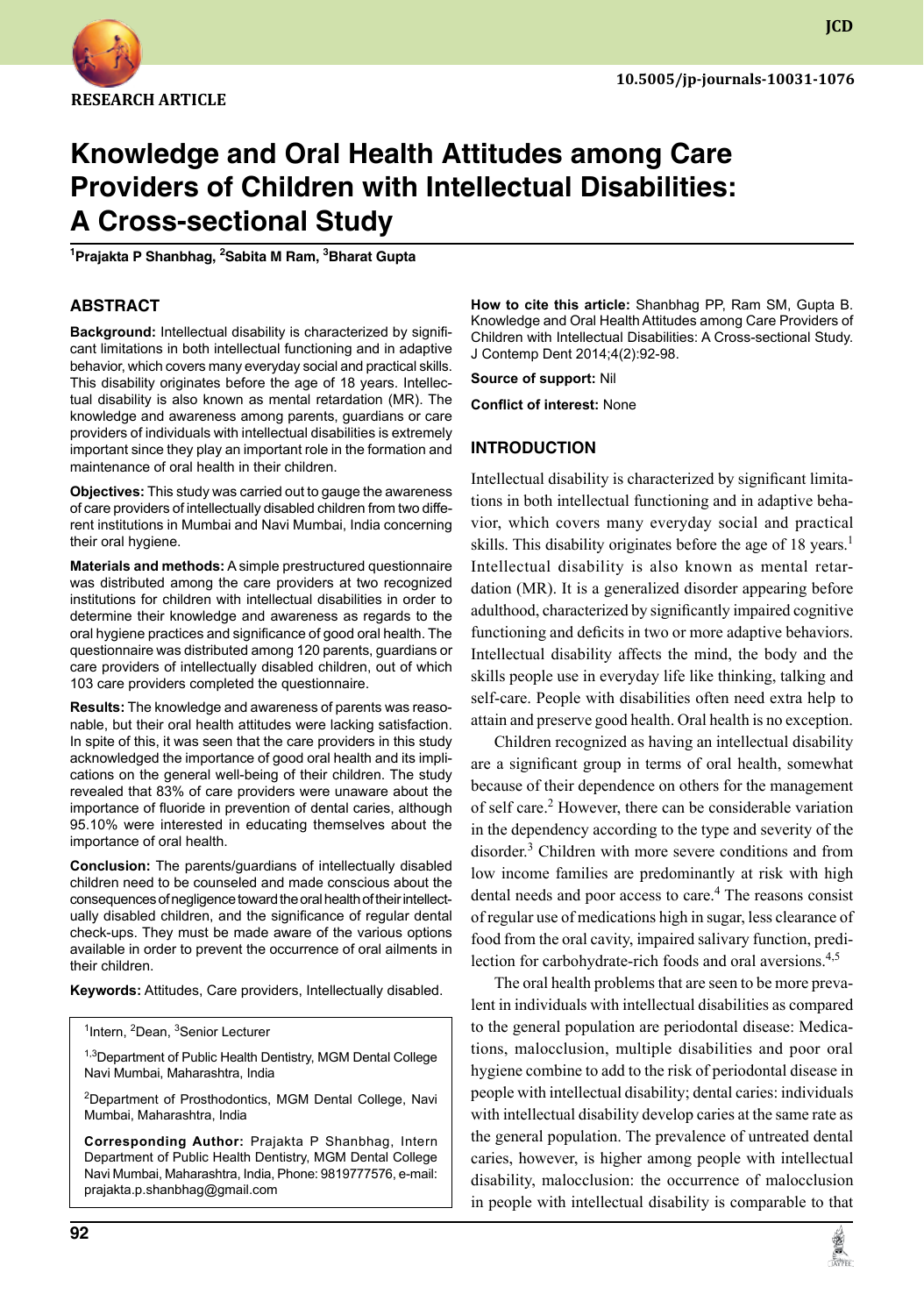*Knowledge and Oral Health Attitudes among Care Providers of Children with Intellectual Disabilities: A Cross-sectional Study*

found in the general population, except for those with coexisting conditions, such as cerebral palsy or Down syndrome; missing permanent teeth, delayed eruption and enamel hypoplasia are more frequent in people with intellectual disability; damaging oral habits, such as bruxism, mouth breathing, tongue thrusting, self-injurious behavior, such as picking at the gingiva or biting the lips, and eating objects and substances, such as gravel, or pens are an issue for some individuals with intellectual disability.<sup>7</sup>

At a health systems level, oral health care is complicated by a lack of amalgamation between medical and dental professions as the two systems operate as separate entities. On an individual level, this lack of communication between disability services, government clinics and general practitioners results in inadequate knowledge of available dental services among caregivers and families of intellectually disabled children. Nelson, Getzin, Graham et al<sup>6</sup> divided barriers from the parents' point of view into two categories: environmental and non-environmental. Major environmental barriers include the inability to find a dentist who would treat their child and financial considerations. Nonenvironmental barriers include the child's perceived fear of the dentist, the child's inability to cooperate for dental examinations.<sup>4,6</sup> In addition, fear and anxiety are the most common reasons for avoiding dental care.

## **AIMs and OBJECTIVES**

## **Aim**

To determine knowledge and oral health attitudes among care providers of children with intellectual disabilities, by means of a cross-sectional survey.

## **Objectives**

- 1. To review the oral hygiene practices carried out by care providers of intellectually disabled children to maintain the oral health of their children.
- 2. To determine the knowledge of care providers of intellectually disabled children concerning oral health problems and the importance of preventing them.
- 3. To determine the level of awareness of care providers of intellectually disabled children regarding the implications of bad oral health on the general well-being of their children.
- 4. To gauge the willingness of the care providers in educating themselves in order to impart better care to their children.

## **MATERIALS and METHODS**

A suitable and reliable close-ended questionnaire was formulated, validated and then distributed among the care providers of intellectually disabled children at two recognized institutions for children with special healthcare needs in order to determine their knowledge and awareness as regards to the oral hygiene practices of their children and significance of good oral health.

**JCD**

The variables included in the questionnaire were:

- 1. Oral hygiene practices among the intellectually disabled children.
- 2. Awareness of the care providers about gingival health, plaque and tooth decay.
- 3. Knowledge and awareness of dental and general health among the care providers of intellectually disabled children.
- 4. Attitude toward professional dental care.

Based on the above variables, a questionnaire was formed, which is in a simple tick-box format comprising of 14 close-ended questions have single or multiple answers.

This survey was a cross-sectional study carried out among 120 care providers of intellectually disabled children, out of which 103 care providers completed the questionnaire. The proposal, including the ethical views was approved by the Ethics Committee. The care providers of intellectually disabled children at the above said institutions were targeted at the monthly parent-teacher meeting. The questionnaires were distributed to all parents present, at the beginning of the meeting and collected at the end.

Study objectives were described to the care providers, after which the participant information statement and survey questionnaire was distributed. Informed consent was implied by the voluntary completion and return of the questionnaire at the end of the meeting. The survey was conducted on care providers of children with intellectual disabilities only, in the age range of 5 to 18 years. The care providers absent on the day of the survey distribution were not included in the study to prevent contamination of data.

## **STATISTICAL EVALUATION**

The data obtained from the care providers of intellectually disabled children after completion of the questionnaire was compiled. Further statistical analysis was done using the chi-square test for association between attributes. The analysis was performed using the SPSS (Statistical package for Social Sciences), version 16.0. Statistical significance, i.e. p-value was set at 0.0005.

The statistical evaluation suggested that there is no independent variable. There are several dependent variables (each question has a single dependent variable). For some dependent variables with 2/3 levels, the frequencies/percentages are calculated. To check if these frequencies vary significantly from the expected (considering equal frequencies across the levels), chi-square test was used. For some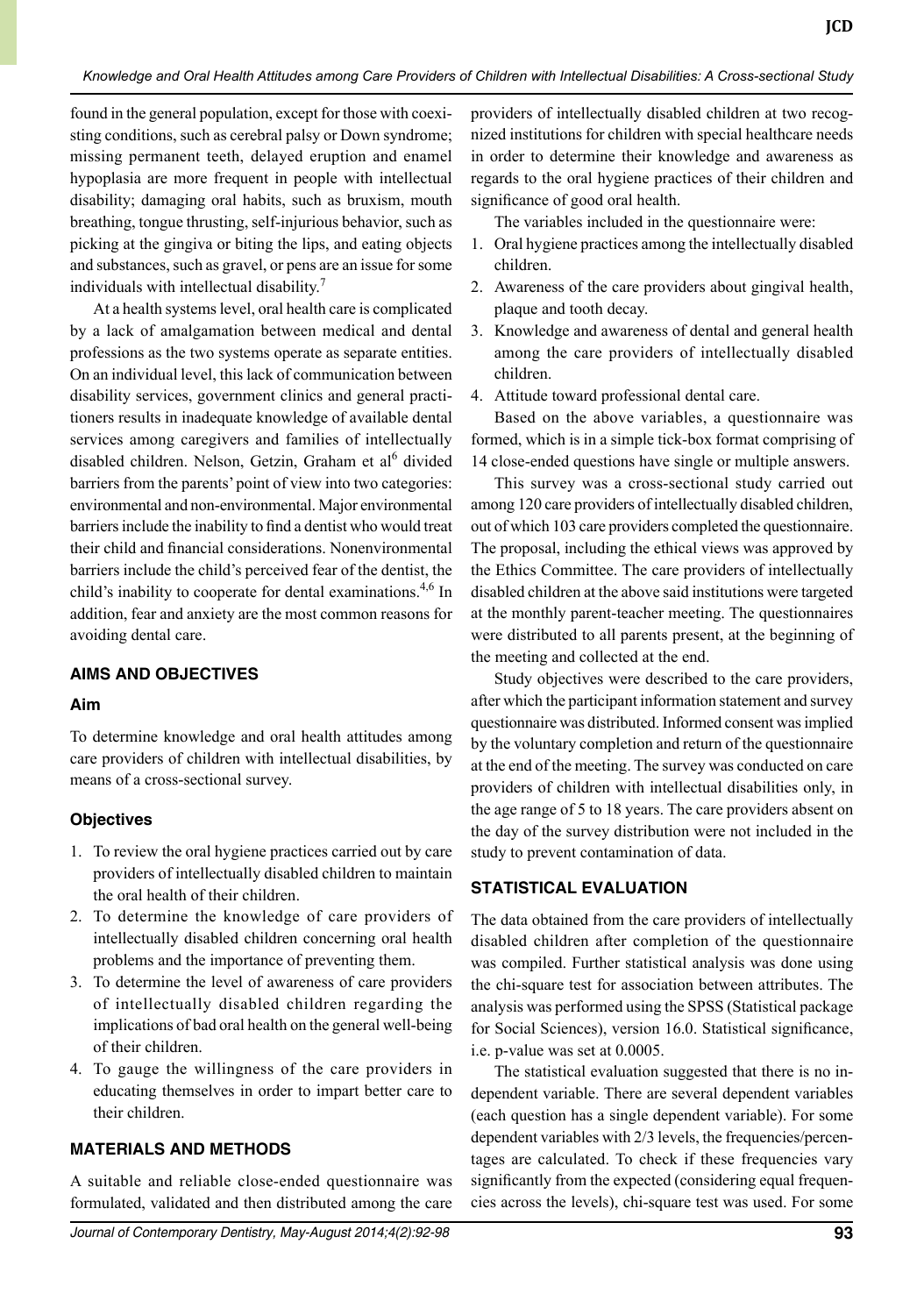groups of dependent variables with two levels (yes and no) multiple response analyses were carried out.

#### **RESULTS**

*Oral hygiene habits among the study population:* The data reveals that maximum care providers use toothbrush and toothpaste  $({\sim}98\%)$  for maintaining oral hygiene. A very small percentage of care providers (2%) use toothpaste/toothpowder and finger (Table 1). It was seen that maximum children brushed their teeth with toothpaste or toothpowder once daily  $({\sim}74\%)$ , whereas the rest (~26%) brushed their teeth twice daily (*see* table 1). The study revealed that majority of care providers  $(-77%)$ assisted their children in brushing their teeth, and a

| Table 1: Data regarding the knowledge and awareness of the care providers of intellectually disabled children |  |
|---------------------------------------------------------------------------------------------------------------|--|
|---------------------------------------------------------------------------------------------------------------|--|

| The parameter and international and and onload on the bare providere or interrottantly alcapted or march<br>Oral hygiene method used | N (frequency)  | N(%)    |
|--------------------------------------------------------------------------------------------------------------------------------------|----------------|---------|
| Toothbrush and toothpaste                                                                                                            | 101            | 98.1    |
| Toothpaste/toothpowder and finger                                                                                                    | 2              | 1.90    |
| Total                                                                                                                                | 103            | 100     |
| Swallowing of toothpaste                                                                                                             |                |         |
| Yes                                                                                                                                  | 29             | 28.2    |
| No                                                                                                                                   | 42             | 40.8    |
| Sometimes                                                                                                                            | 32             | 31.1    |
| Total                                                                                                                                | 103            | 100     |
| <b>Brushing intervals</b>                                                                                                            |                |         |
| At morning                                                                                                                           | 76             | 73.8    |
| At morning and before bed                                                                                                            | 27             | 26.2    |
| Total                                                                                                                                | 103            | 100     |
| Role of parent in supervision                                                                                                        |                |         |
| Parent assist the child                                                                                                              | 80             | 77.7    |
| Parent watches and advises                                                                                                           | 21             | 20.4    |
| Parent only advises but does not watch                                                                                               | 2              | 1.9     |
| Total                                                                                                                                | 103            | 100     |
| Do sweets affect dental health?                                                                                                      |                |         |
| Yes                                                                                                                                  | 102            | 99      |
| No                                                                                                                                   | 1              | 1       |
| Total                                                                                                                                | 103            | 100     |
| Does health of mouth affect health of body?                                                                                          |                |         |
| Yes                                                                                                                                  | 102            | 99      |
| No                                                                                                                                   | 1              | 1       |
| Total                                                                                                                                | 103            | 100     |
| Is treatment of toothache as important as treatment of any organ in the body?                                                        |                |         |
| Yes                                                                                                                                  | 90             | 87.4    |
| No                                                                                                                                   | 8              | 7.8     |
| Do not know                                                                                                                          | 5              | 4.9     |
| Total                                                                                                                                | 103            | 100     |
| Frequency of visiting the dentist                                                                                                    |                |         |
| Regularly                                                                                                                            | 29             | 87.4    |
| When in pain                                                                                                                         | 39             | 7.8     |
| Occasionally or never                                                                                                                | 35             | 4.9     |
| Total                                                                                                                                | 103            | 100     |
| Are regular dental visits necessary?                                                                                                 |                |         |
| 0                                                                                                                                    | 1              | 1       |
| Yes                                                                                                                                  | 95             | 92.2    |
| No                                                                                                                                   | $\overline{7}$ | $6.8\,$ |
| Total                                                                                                                                | 103            | 100     |
| Interest of care providers in educating self about importance of oral health                                                         |                |         |
| Yes                                                                                                                                  | 98             | 95.1    |
| No                                                                                                                                   | 1              | 1       |
| Not interested                                                                                                                       | 4              | 3.9     |
| Total                                                                                                                                | 103            | 100     |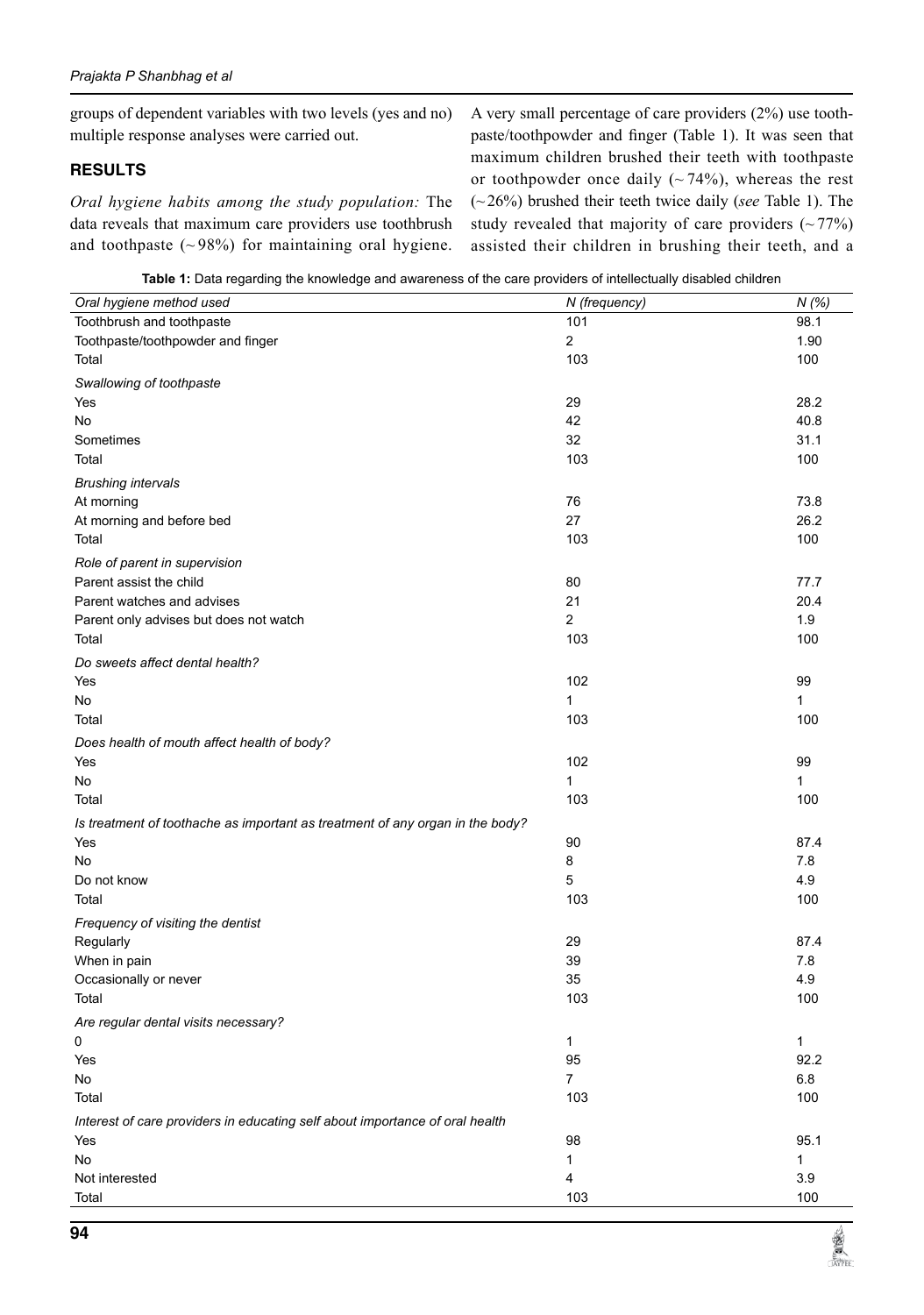lesser proportion of care providers  $({\sim}20\%)$  watched and advised children in brushing (*see* table 1). The chi-square results associated with the differences in the frequencies are statistically significant ( $\chi^2$ <sub>1</sub> = 95.16, p <0.0005). Statistical significance was observed in all the above-mentioned variables, for which chi-square values and degrees of freedom (df) have been listed in Table 2.

*Awareness about dental problems:* Both percentages (for responses and care providers) indicate that cavity is the first meaning of tooth decay (for 52% care providers), which is followed by discoloration of tooth (51% care providers). Only 3% care providers do not know about the tooth decay (Graph 1). The study revealed that the care providers considered consumption of sweets (54%) to be the most significant cause of tooth decay, followed by inadequate brushing (53%). Some of the care providers (24%) thought accumulation of plaque or dirt to be the cause of tooth decay (Graph 2). An astonishing  $82.5\%$  of care providers were unaware of the importance of fluoride in dental healthcare. The chi-square value and degree of freedom (df) have been illustrated in Table 2.

*Knowledge and awareness of dental and general health:*  The data reveals that maximum of the care providers (99%) acknowledge sweets to affect dental health (*see* Table 1), and also accept that oral health affects the general health of the body (*see* Table 1). It is observed that majority of the care providers ( $\sim$  87%) agree that the treatment of toothache is as important as the treatment of any organ in the body (*see* Table 1). The chi-square results associated with the differences in the frequencies are statistically significant (*see* table 2).

*Attitude toward professional dental care:* A large number of care providers  $({\sim}92\%)$  established that regular dental visits are necessary (*see* Table 1). Both percentages (for responses and care providers) indicate that there was no specific reason as to why the care providers did not visit or disliked visiting the dentist (30%), followed by high cost ( $\sim$ 27%), fear of visiting the dentist ( $\sim$  23%) and no time ( $\sim$  16%). Only 3.3% care providers reported about no clinic being nearby their homes (Graph 3). An astounding 95% of care providers were interested in educating themselves about the importance of oral health and its implication on the general well-being of the child (*see* Table 1). The chi-square values and degree of freedom (df) have been illustrated in Table 2.

## **DISCUSSION**

This cross-sectional survey carried out among the 103 care providers of intellectually disabled children provided us an insight to the challenges that these care providers face in maintaining oral health and accessing dental services for children with intellectual disability.<sup>8</sup> The study reveals that in spite of the disability of these children, the care providers were trying hard to maintain the oral hygiene of their children as best as they could and as best as their children would allow them to.

It has been observed that poor oral hygiene in intellectually disabled children can be attributed to decreased incidence of rinsing mouth after meals, along with the lack of interest in maintenance of oral hygiene $16,17$  and accumulation of food in the mouth for a longer time.<sup>18,20</sup> Although approximately 98% of care providers make sure their children brushed teeth using a toothbrush and toothpaste, it was also observed that almost 29% of children consumed the toothpaste every single time and 31% children consumed it sometimes, instead of discarding it. It is important that the care providers not only advise the child, but also assist the child in brushing of teeth, and, hence, prevent them from swallowing the toothpaste. However, the caregivers must be made aware of the long-term implications of consumption of fluoridated dentifrices. In order to indulge appropriate brushing habits in the children, it is necessary for the parents/ guardians to practise these habits themselves. A study conducted by Okada, Kawamura, Kaihara et al indicates that parents' oral behavior has a direct impact on the number of decayed teeth in their children.<sup>11</sup>

 Dental caries continues to be a grave public health problem globally (Figueiredo et al). Hence, when we consider this problem in case of intellectually disabled children, extra caution and prevention is essential. Studies have shown that dental caries not only affects a child's learning (Leal et al), but also adversely affects sleep and behavior of the child (Gradella et al). It is also observed that severely carious teeth unfavorably affect children's nutrition, growth and general health (Benzian et al).<sup>10</sup> The knowledge of the care providers regarding the meaning of dental caries and its causes was satisfactory, however, almost 83% of the care providers were unaware of the importance of fluoride in prevention of dental caries. Without basic knowledge of caries risk factors and how to care for teeth, it is easier said than done to employ effective disease prevention strategies.<sup>12,13,15</sup>

The study showed that a significant percentage (27.5%) of caregivers did not take their children for dental check-ups due to high cost of dental treatment. Therefore, it is highly recommended that dental services must be provided at the special schools for intellectually disabled children at subsidized rates. Another important reason for avoiding dental check-ups is fear (of parents as well as children). Fear of the care providers can be eliminated by educating them about the various aspects of dental treatment and clearing various misconceptions regarding the same.<sup>14,19</sup>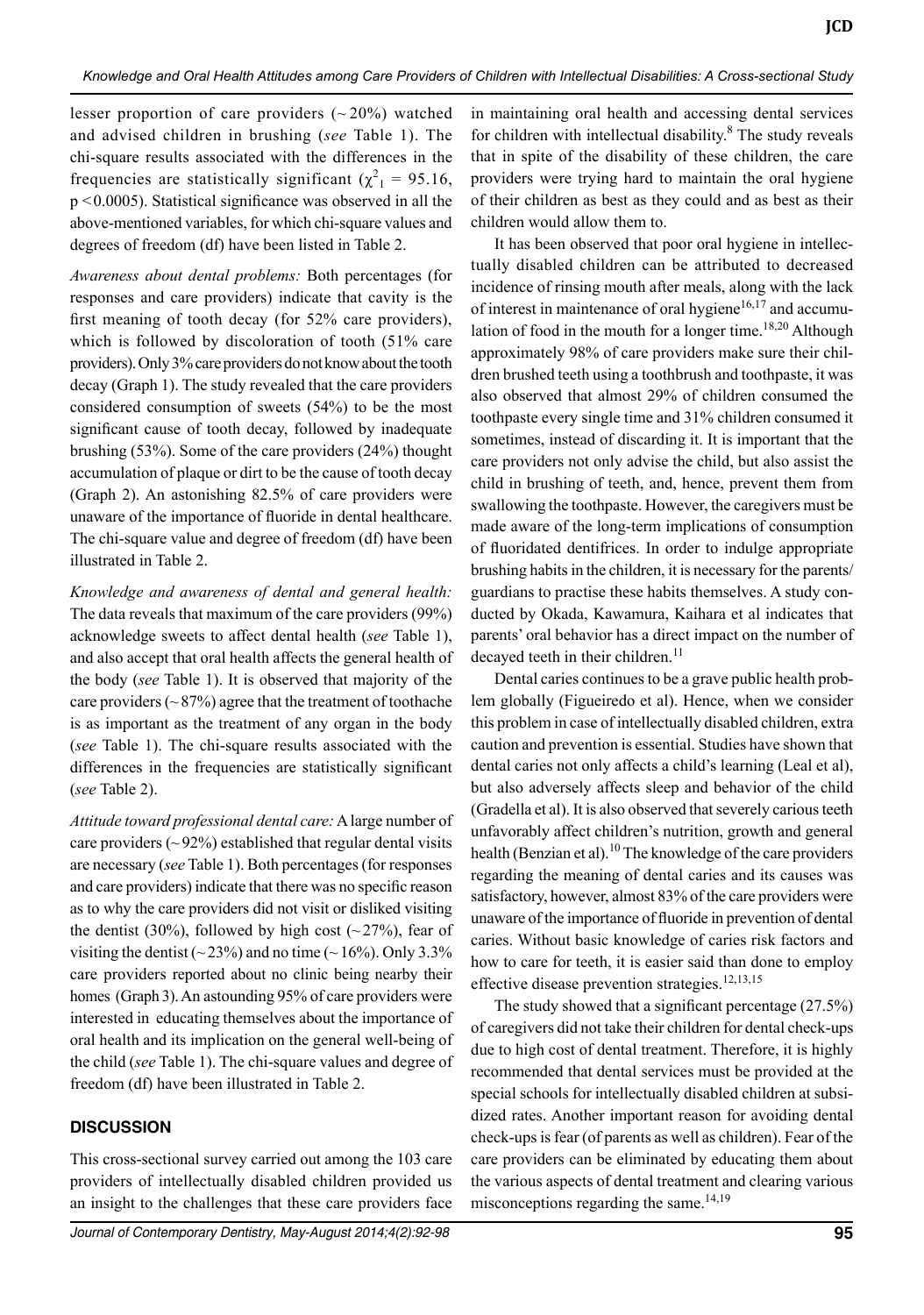### *Prajakta P Shanbhag et al*

|                                                                                 | Table 2: Statistical evaluation results among the study population |              |                 |                            |                |          |
|---------------------------------------------------------------------------------|--------------------------------------------------------------------|--------------|-----------------|----------------------------|----------------|----------|
| Oral hygiene method used                                                        | Observed                                                           | Expected     | Residual        | Results of chi-square test |                |          |
|                                                                                 | (N)                                                                | (N)          |                 | $\overline{\chi^2}$        | df             | p-value  |
| Toothbrush and toothpaste                                                       | 101                                                                | 51.5         | 49.5            | 95.16                      | $\mathbf{1}$   | < 0.0005 |
| Toothpaste/toothpowder and finger                                               | $\overline{c}$                                                     | 51.5         | $-49.5$         |                            |                |          |
| Total                                                                           | 103                                                                |              |                 |                            |                |          |
| Swallowing of toothpaste                                                        |                                                                    |              |                 |                            |                |          |
| Yes                                                                             | 29                                                                 | 34.3         | $-5.3$          | 2.70                       | $\overline{2}$ | >0.0005  |
| No                                                                              | 42                                                                 | 34.3         | 7.7             |                            |                |          |
| Sometimes                                                                       | 32                                                                 | 34.3         | $-2.3$          |                            |                |          |
| Total                                                                           | 103                                                                |              |                 |                            |                |          |
| <b>Brushing intervals</b>                                                       |                                                                    |              |                 |                            |                |          |
| At morning                                                                      | 76                                                                 | 51.5         | 24.5            | 23.31                      | 1              | < 0.0005 |
| Before bed                                                                      |                                                                    |              |                 |                            |                |          |
| At morning and before bed                                                       | 27                                                                 | 51.5         | $-24.5$         |                            |                |          |
| Total                                                                           | 103                                                                |              |                 |                            |                |          |
| Role of parent in supervision                                                   |                                                                    |              |                 |                            |                |          |
| Parent assist the child                                                         | 80                                                                 | 34.3         | 45.7            | 96.37                      | $\overline{2}$ | < 0.0005 |
| Parent watches and advises                                                      | 21                                                                 | 34.3         | $-13.3$         |                            |                |          |
| Parent only advises but does not watch                                          | $\overline{2}$                                                     | 34.3         | $-32.3$         |                            |                |          |
| Total                                                                           | 103                                                                |              |                 |                            |                |          |
| Importance of fluoride                                                          |                                                                    |              |                 |                            |                |          |
| Yes                                                                             | 18                                                                 | 51.5         | 33.5            | 43.58                      | 1              | < 0.0005 |
| No                                                                              | 85                                                                 | 51.5         | $-33.5$         |                            |                |          |
| Total                                                                           | 103                                                                |              |                 |                            |                |          |
|                                                                                 |                                                                    |              |                 |                            |                |          |
| Do sweets affect dental health?<br>Yes                                          | 102                                                                | 51.5         | 50.5            | 99.03                      | 1              | < 0.0005 |
| No                                                                              | 1                                                                  | 51.5         | $-50.5$         |                            |                |          |
| Total                                                                           | 103                                                                |              |                 |                            |                |          |
|                                                                                 |                                                                    |              |                 |                            |                |          |
| Does health of mouth affect health of body?                                     |                                                                    |              |                 |                            |                |          |
| Yes                                                                             | 102                                                                | 51.5         | 50.5            | 99.03                      | 1              | < 0.0005 |
| No                                                                              | 1                                                                  | 51.5         | $-50.5$         |                            |                |          |
| Total                                                                           | 103                                                                |              |                 |                            |                |          |
| Is treatment of toothache as important as                                       |                                                                    |              |                 |                            |                |          |
| treatment of any organ in the body?                                             |                                                                    |              |                 |                            |                |          |
| Yes                                                                             | 90                                                                 | 34.3         | 55.5<br>$-26.3$ | 135.51                     | $\overline{2}$ | < 0.0005 |
| No<br>Do not know                                                               | 8<br>5                                                             | 34.3<br>34.3 | $-29.3$         |                            |                |          |
| Total                                                                           | 103                                                                |              |                 |                            |                |          |
|                                                                                 |                                                                    |              |                 |                            |                |          |
| Frequency of visiting the dentist                                               |                                                                    |              |                 |                            |                |          |
| Regularly                                                                       | 29                                                                 | 34.3         | $-5.3$          | 1.47                       | $\overline{2}$ | >0.0005  |
| When in pain                                                                    | 39                                                                 | 34.3         | 4.7             |                            |                |          |
| Occasionally or never                                                           | 35                                                                 | 34.3         | 0.7             |                            |                |          |
| Total                                                                           | 103                                                                |              |                 |                            |                |          |
| Are regular dental visits necessary?                                            |                                                                    |              |                 |                            |                |          |
| 0                                                                               | $\mathbf{1}$                                                       | 34.3         | $-33.3$         | 161.32                     | $\overline{2}$ | < 0.0005 |
| Yes                                                                             | 95                                                                 | 34.3         | 60.7            |                            |                |          |
| No                                                                              | $\overline{7}$                                                     | 34.3         | $-27.3$         |                            |                |          |
| Total                                                                           | 103                                                                |              |                 |                            |                |          |
| Interest of care providers in educating self about<br>importance of oral health |                                                                    |              |                 |                            |                |          |
| Yes                                                                             | 98                                                                 | 34.3         | 63.7            | 177.22                     | 2              | < 0.0005 |
| No                                                                              | 1                                                                  | 34.3         | $-33.3$         |                            |                |          |
| Not interested                                                                  | 4                                                                  | 34.3         | $-30.3$         |                            |                |          |
| Total                                                                           | 103                                                                |              |                 |                            |                |          |

**REAL**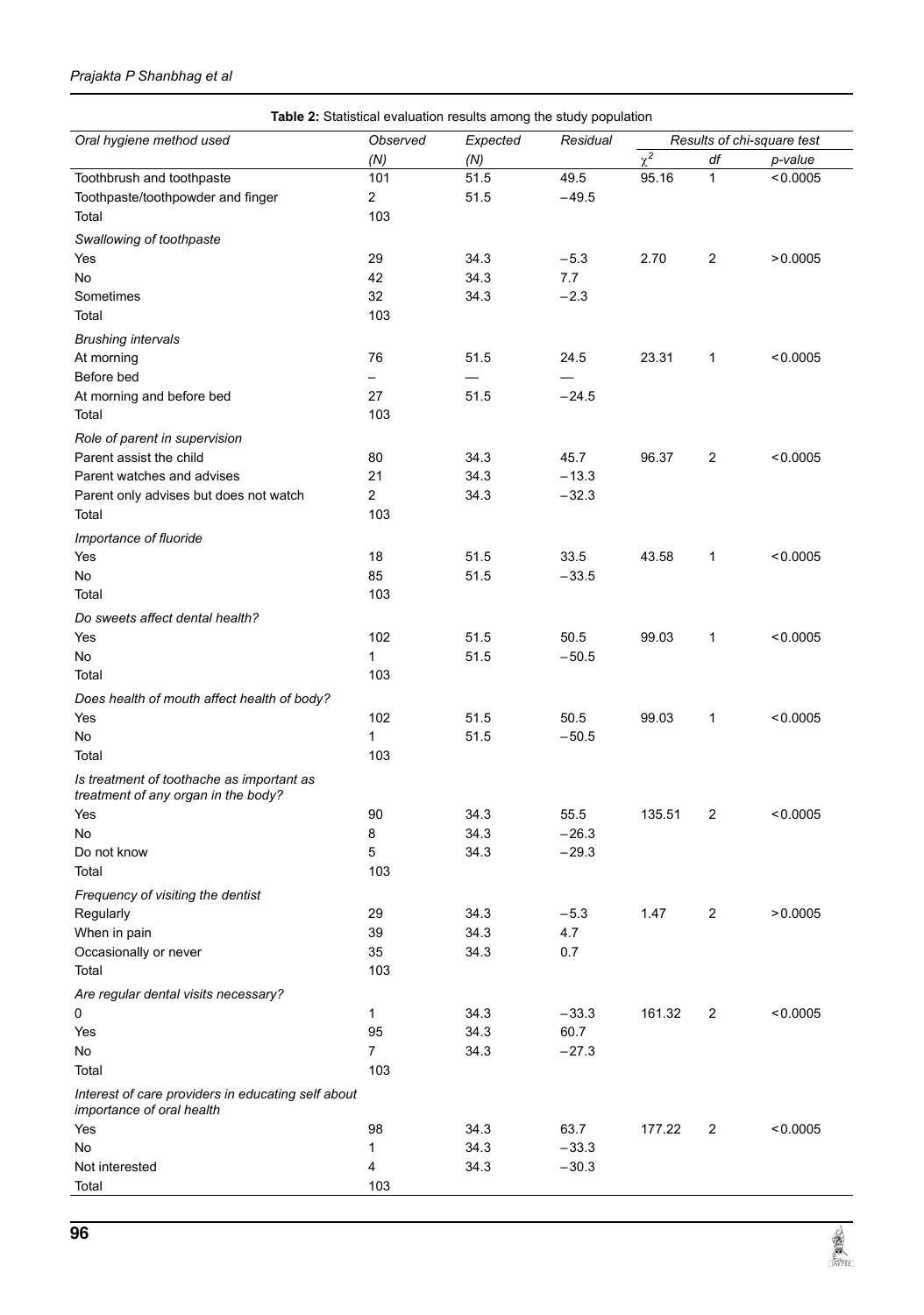

**Graph 1:** Knowledge about tooth decay **Graph 2:** Causes of tooth decay



**Graph 3:** Reasons for visiting a dentist

There are a few limitations associated with this study. The information acquired from the care providers of these intellectually disabled children may not be accurate with regard to the condition and behavior of the child. Secondly, this study was carried out among the care providers of intellectually disabled children at special schools in Mumbai and Navi Mumbai. Hence, the children not enrolled in these special schools were out of the scope of study.<sup>20</sup>

#### **CONCLUSION**

Intellectually disabled individuals are treated by means of various different fields of the health sciences, including psychiatrist, neurologist, psychologist, speech therapist, occupational therapist as well as physiotherapist. However, the inclusion of the dentist is extremely important in this multidisciplinary approach in order to enhance the quality of care given to intellectually disabled children.<sup>20</sup> Pediatricians should encourage parents of children with developmental disabilities to seek dental care at a very young age in order to prevent the occurrence of oral diseases. $9$  A dentist plays a significant role in not only providing preventive as well



as interceptive dental care to the child from the very beginning,  $2^{1-23}$  but also in educating the parents, guardians or care providers of intellectually disabled children in order to render them fit to impart good quality oral health care to their children. $24-26$ 

#### **REFERENCES**

- 1. Definition by American Association on Intellectual and Developmental Disabilities (AAIDD).
- 2. Vigild M. Periodontal conditions in mentally retarded children. Community Dent Oral Epidemiol 1985;13:180-182.
- 3. Leonard H, Fyfe S, Leonard S, Msall M. Functional status, medical impairments and rehabilitation resources in 84 subjects with Rett syndrome: a snapshot across the world from the parental perspective. Disabil Rehabil 2001;23(3-4):107-117.
- 4. Norwood KW Jr, Slayton RL. Oral health care for children with developmental disabilities 2013;131:614-619. DOI: 10.1542/ peds 2013. 2012-3650.
- 5. Thikkurissy S, Lal S. Oral health burden in children with systemic diseases. Dent Clin North Am 2009;53(2):351-357, xi.
- 6. Nelson LP, Getzin A, Graham D, et al. Unmet dental needs and barriers to care for children with significant special health care needs. Pediatr Dent 2011;33(1):29-36.
- 7. Practical oral care for people with Down syndrome—developmental disabilities and oral health topics. National Institute of Dental and Craniofacial research.
- 8. Slack-Smith L, Paley G, Leonard H, O'Grady MJ. Parent perceptions—oral health for rural children with intellectual disability.
- 9. Hale KJ. American academy of pediatrics section on pediatric dentistry. Oral health risk assessment timing and establishment of the dental home. Pediatrics 2003;111(5pt 1):1113-1116.
- 10. Prevalence of clinical consequences of untreated dental caries and its relation to dental fear among 12 to 15-year-old schoolchildren in Bangalore city, India 2014 Feb;15(1):45-49. DOI: 10.1007/s40368-013-0064-1
- 11. Okada M, Kawamura M, Kaihara Y, et al. Influence of parents' oral health behavior on oral health status of their school chidren: an exploratory study employing a causal modelling technique. Int J Paediatr Dent 2002;12:101-108.
- 12. Bhandary S, Shetty V, Hedge AM, Rai K. Knowledge of care providers regarding the oral health of visually impaired children. J Clin Pediatr Dent Summer 2012;36(4):411-415.